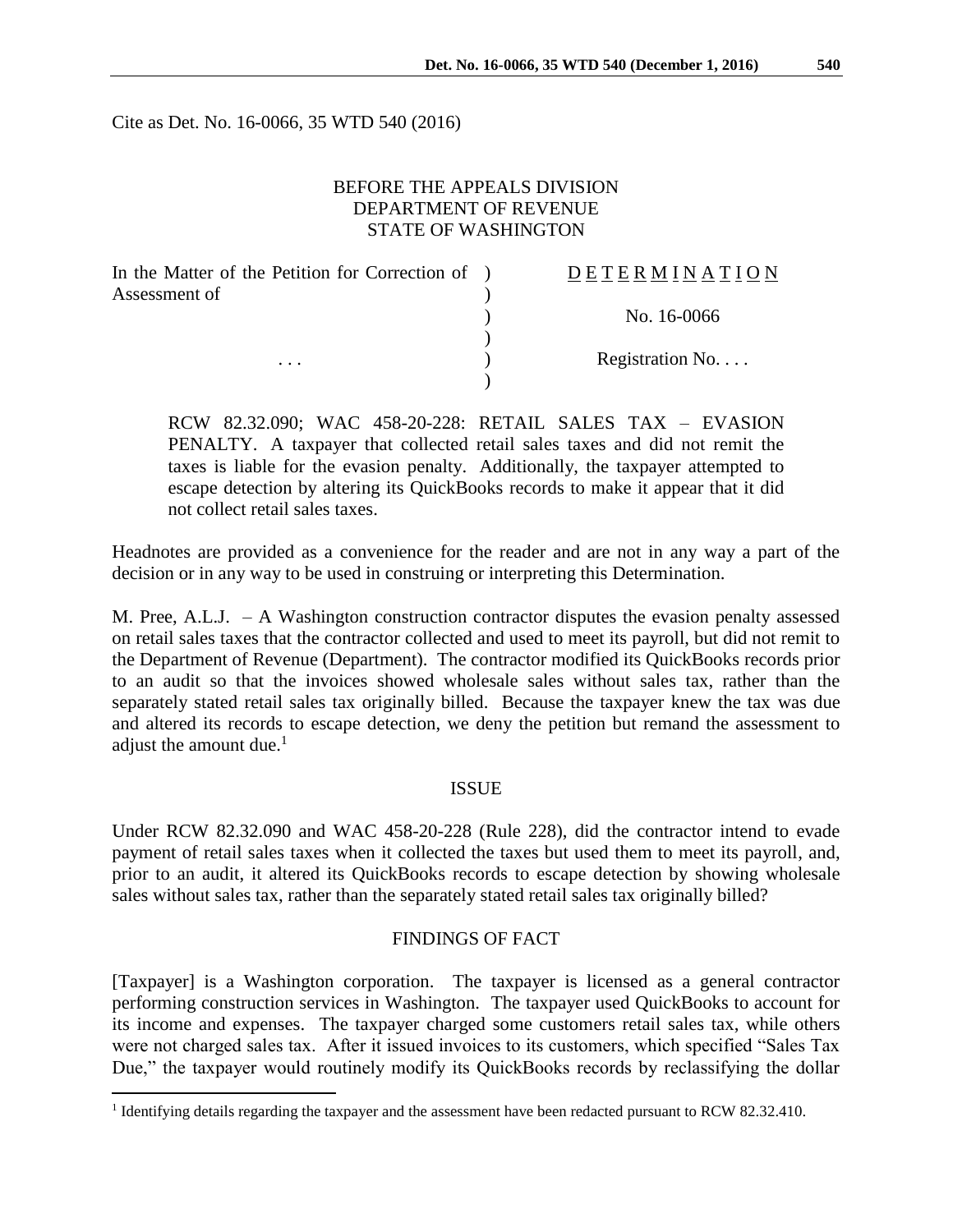The Department's Audit Division reviewed the taxpayer's books and records for the period of January 1, 2010 through December 31, 2013 to verify that the taxpayer's Washington business activities and transactions were properly reported on its excise tax returns. On May 29, 2015, the Audit Division issued Document No. . . . , which assessed \$ . . . of additional taxes, including \$ . . . of retail sales tax, a delinquent penalty of \$ . . . , an evasion penalty of \$ . . . , a 5% assessment penalty of  $\$\ldots$ , and interest of  $\$\ldots$ . The assessment totaled  $\$\ldots$ , which the taxpayer appealed.

The taxpayer primarily disputes the evasion penalty. The taxpayer contends that the Audit Division has not met its burden of proof to show that the taxpayer intended to avoid payment of tax through fraud. The Audit Division responds, that the pattern of invoice modification shown in the "Audit Trail Report" is clear evidence of an intent to evade. While the taxpayer may have initially billed many customers retail sales tax, the taxpayer explains it "modified" invoices in QuickBooks by removing the sales tax charges to "correct legitimate errors" based on new or updated information. For instance, the taxpayer claims that if it received a reseller's permit after invoicing another contractor, but before payment, the taxpayer would re-categorize the bill from retail to wholesale without collecting the additional amounts labeled as "sales tax." The taxpayer identified some of these changes, which occurred prior to its initial February 27, 2014, contact from the Audit Division.

The Audit Division did not subject all of the additional taxes due from the taxpayer to the evasion penalty. Rather the evasion penalty was imposed upon \$ . . . on the invoices that the taxpayer modified from retail to wholesale sales during the audit period. Workpaper A-1 of the assessment shows that the taxpayer reported only \$ . . . as retail sales.

In most cases where the taxpayer billed retail sales tax, but later changed its invoice, it would still collect the full amount from the original invoice that included sales tax. The taxpayer would then report the entire amount received (including the sales tax) as a wholesale sale. In a few instances, where prime contractors were billed sales tax erroneously, the taxpayer would make a corresponding adjustment and not collect the amounts billed as "sales tax" from its customers.

After being notified of the audit, the taxpayer further modified some of the invoices by changing the customer name from that of a home owner consumer to that of a contractor for whom the taxpayer had a reseller's permit. The taxpayer argues those name changes were also proper. Because the modifications were so extensive, the Audit Division did not accept reseller permits for some contractors where the invoices were significantly modified.

When the examination was complete, the Audit Division met with the taxpayer's former representative who acknowledged that the taxpayer had inappropriately altered the sales records.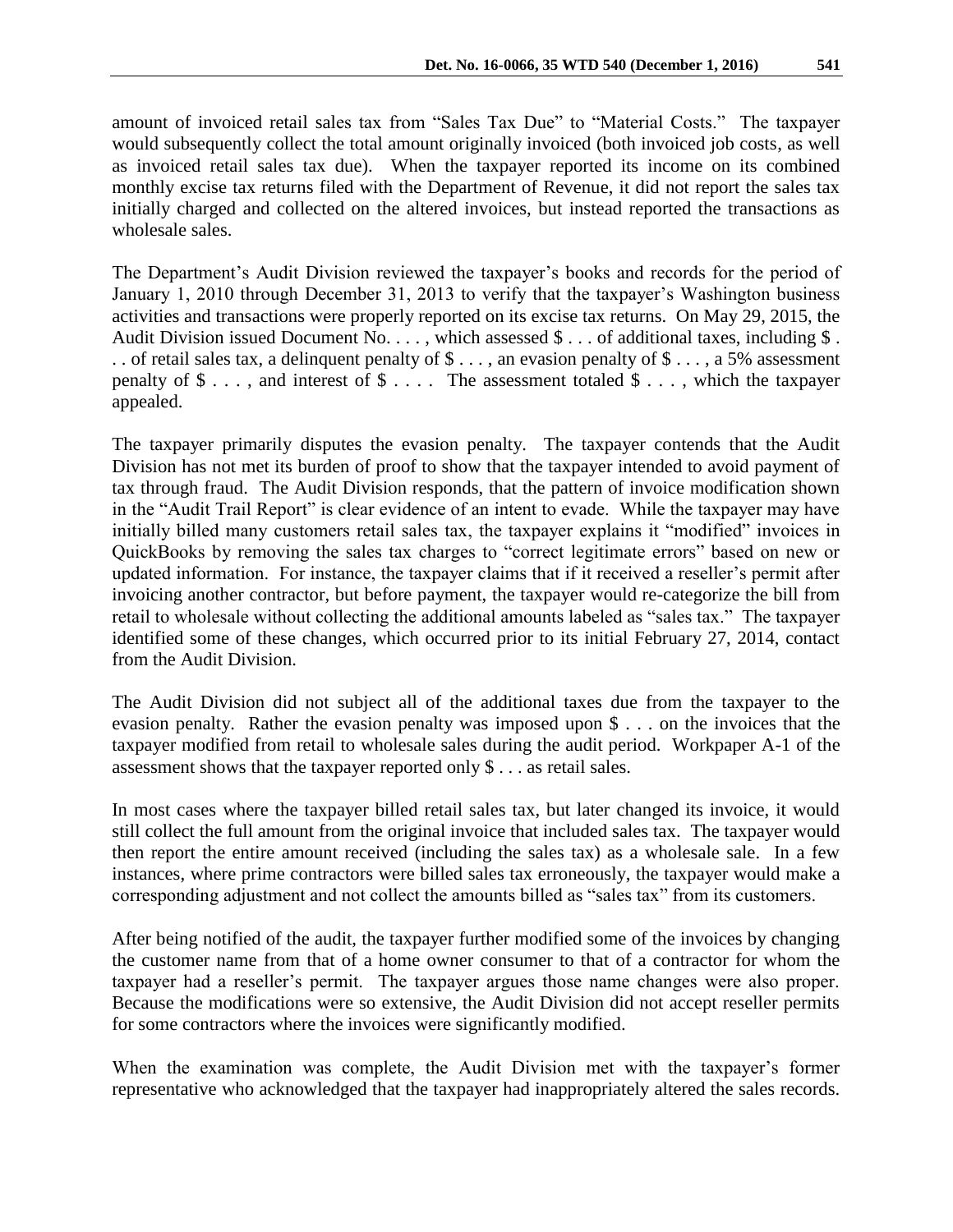The taxpayer stated that the retained sales tax was not kept for personal gain, but instead used to meet payroll. Many of the taxpayer's jobs may have involved the same contractors. The taxpayer identified 41 contractors for whom it alleged it provided the wholesale services, which appeared on numerous modified invoices.

The auditor asked the taxpayer to provide copies of checks it deposited into its bank account to show: 1) who paid the taxpayer for its services, and 2) whether the sales tax originally invoiced was collected. In response, the taxpayer provided additional records.

The Audit Division has reviewed the records, and agrees that the assessment should be adjusted for the few documented instances where the taxpayer has provided sufficient records to show it made a wholesale sale and did not collect retail sales tax on the transaction. The Audit Division will limit the evasion penalty to those instances where the taxpayer collected retail sales tax and the invoices were modified in such a manner as to intentionally misrepresent retail transactions as tax exempt wholesale sales (e.g. the sales tax was relabeled as materials).

# ANALYSIS

Under RCW 82.32.090(7), "If the department finds that all or any part of the deficiency resulted from an intent to evade the tax payable hereunder, a further penalty of fifty percent of the additional tax found to be due must be added." Rule 228(5)(f) further explains:

The evasion penalty is imposed when a taxpayer knows a tax liability is due but attempts to escape detection or payment of the tax liability through deceit, fraud, or other intentional wrongdoing. An intent to evade does not exist where a deficiency is the result of an honest mistake, miscommunication, or the lack of knowledge regarding proper accounting methods. The department has the burden of showing the existence of an intent to evade a tax liability through clear, cogent and convincing evidence.

This knowledge and responsibility is clear when collected retail sales tax is not remitted, because sellers collecting the tax have a special responsibility. Sellers must collect sales tax for the state, more specifically, for the Department. In imposing this collection duty on sellers, the legislature said, in part, in RCW 82.08.050:

The tax required by this chapter, to be collected by the seller, shall be deemed to be held in trust by the seller until paid to the department, and any seller who appropriates or converts the tax collected to his or her own use or to any use other than the payment of the tax to the extent that the money required to be collected is not available for payment on the due date as prescribed in this chapter shall be guilty of a gross misdemeanor.

In other words, taxpayers have a fiduciary duty under RCW 82.08.050 to remit sales tax to the Department because they have collected it on behalf of the state.Because the taxpayer billed and collected the sales tax, the taxpayer knew the tax was due. By altering the QuickBooks records prior to Audit Division's examination, the taxpayer attempted to escape detection through deceit.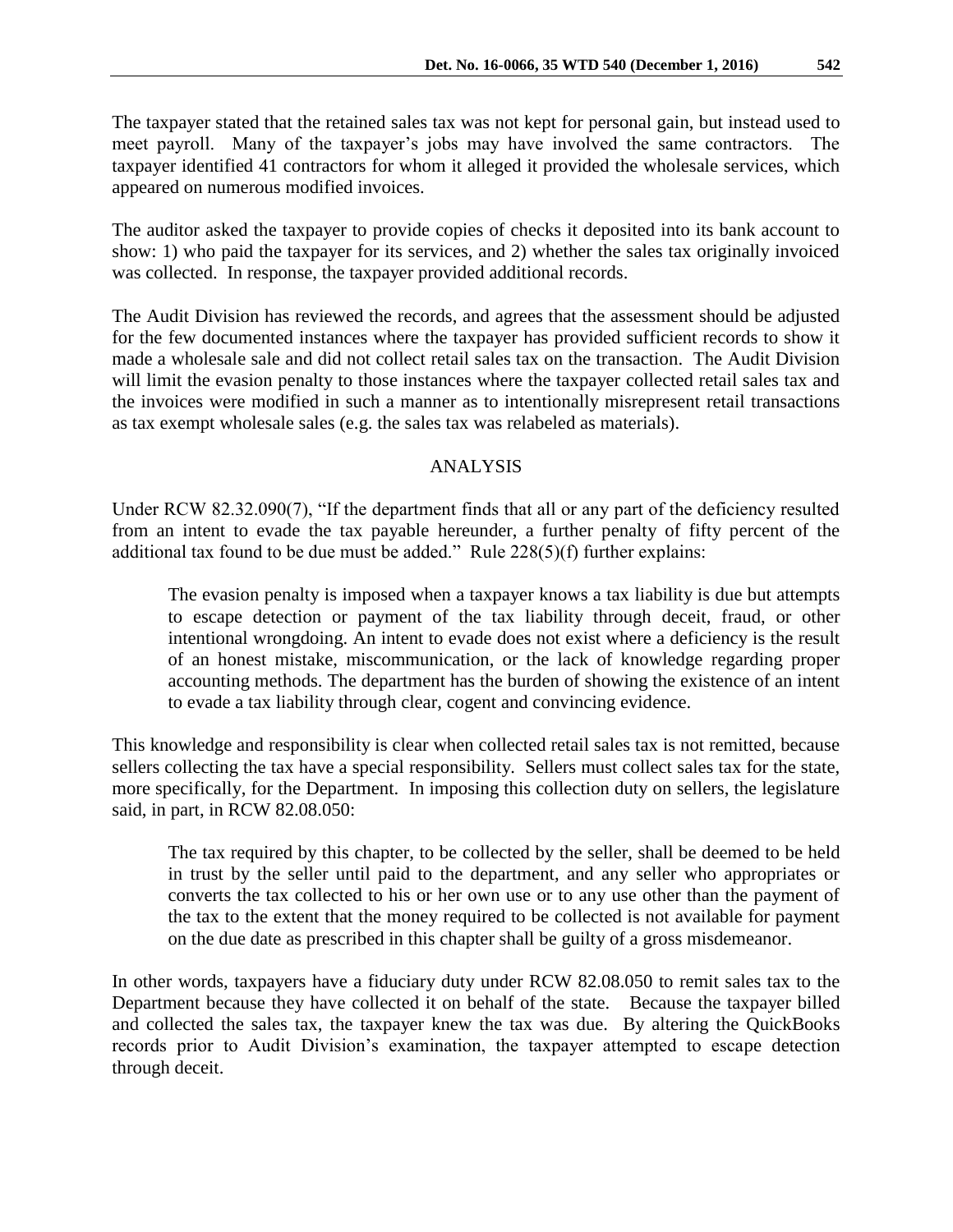Rule  $228(5)(f)(ii)$  offers as two examples of actions that establish an intent to evade a tax liability:

(B) The willful failure of a seller to remit retail sales taxes collected from customers to the department; and

(C) The alteration of a purchase invoice or misrepresentation of the price paid for property (e.g., a used vehicle) to reduce the amount of tax owing.

These examples match the taxpayer's actions. The taxpayer knew it was liable for the sales tax in question because it collected the tax pursuant to its own invoices, and remitted other collected sales taxes to the Department. It attempted to escape payment or detection of the tax liability by altering its QuickBooks to eliminate the record of the tax it collected from its customers, which it did not remit to the Department. The taxpayer's actions match the quoted examples in Rule  $228(5)(f)(ii)$ , which evince an attempt to evade paying the sales taxes it collected, but did not remit.

The taxpayer admitted to the Audit Division that it retained the collected tax to meet its payroll obligations. Utilizing collected retail sales tax for a taxpayer's own business purpose provides a basis to sustain a 50% evasion penalty. *See, e.g.,* Det. No. 91-173, 11 WTD 215, 217 (1991); Det. No. 02-0115, 23, 25 WTD 21 (2004).

We conclude that there is clear, cogent, and convincing evidence that the taxpayer willfully failed to remit the collected retail sales taxes to the Department and acted with intent to evade payment of same. *See* Det. No. 04-0120, 24 WTD 247 (2005); Det. No. 98-039, 19 WTD 101 (2000). We affirm the evasion penalty.

Once the Department has clearly established the elements of evasion, a burden of production is imposed on the taxpayer to produce evidence of honest mistake, miscommunication, ignorance of law, lack of knowledge, or some other fact which tends to rebut the Department's evidence. Det. No. 04-0098, 23 WTD 331 (2004). That determination goes on to explain that:

Mere subjective and self-serving statements by the taxpayer regarding intent, without more, are insufficient to meet this burden of production. Any evidence [presented by the taxpayer must be weighed against that presented by [the Department]. Because the burden placed on the taxpayer is one of production only, the burden of proof as to evasion still rests with [the Department]. The evidence of evasion presented by [the Department] when viewed alone, or along with the taxpayer's evidence, must weigh heavily in favor of upholding the assessment.

*Id*. at 338.

The objective evidence in this case supports imposition of the evasion penalty. The taxpayer knowingly collected retail sales tax from its customers and then tried to hide that fact by later modifying its invoices. [The Taxpayer offered] no evidence that these actions were due to honest mistake, miscommunication, or lack of knowledge.